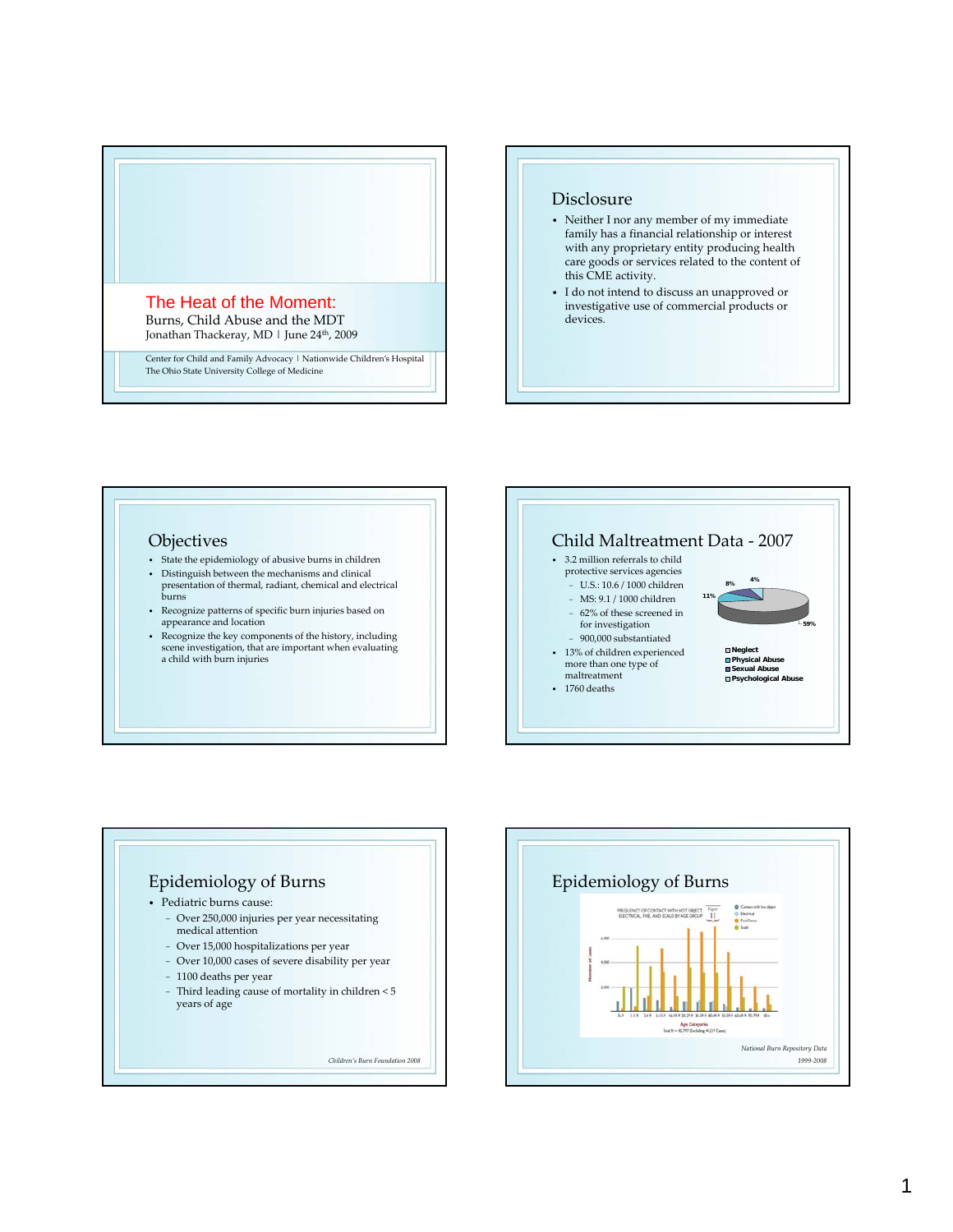# Burns Caused by Abuse/Neglect

- Multiple studies reporting the proportion of burns in children due to abuse/neglect
	- − Range from 1% ‐ 30%
	- − More common in:
		- Lower socioeconomic status
		- Children from single‐parent families
- In the U.S., scald burns from tap water are the most common abusive burn
- Abuse‐related burns carry higher morbidity than accidental burns

#### Burns Caused by Abuse/Neglect • Boys 2‐3 times as likely to sustain abusive burns • Mean age between 2 and 4 years − Corresponds with times of high 'demand'

- Toilet training\*
- Enuresis
- Excessive crying
- Children with inflicted burns 2.4‐4.8 times more likely to have burns to hands, arms or legs bilaterally than children with accidental burns
- *Andronicus Burns 1998* • Child abuse was found in nearly half of children < 2 years with scald burns to perineum and/or genitalia

*Angel J Pediatr Surg 2002*







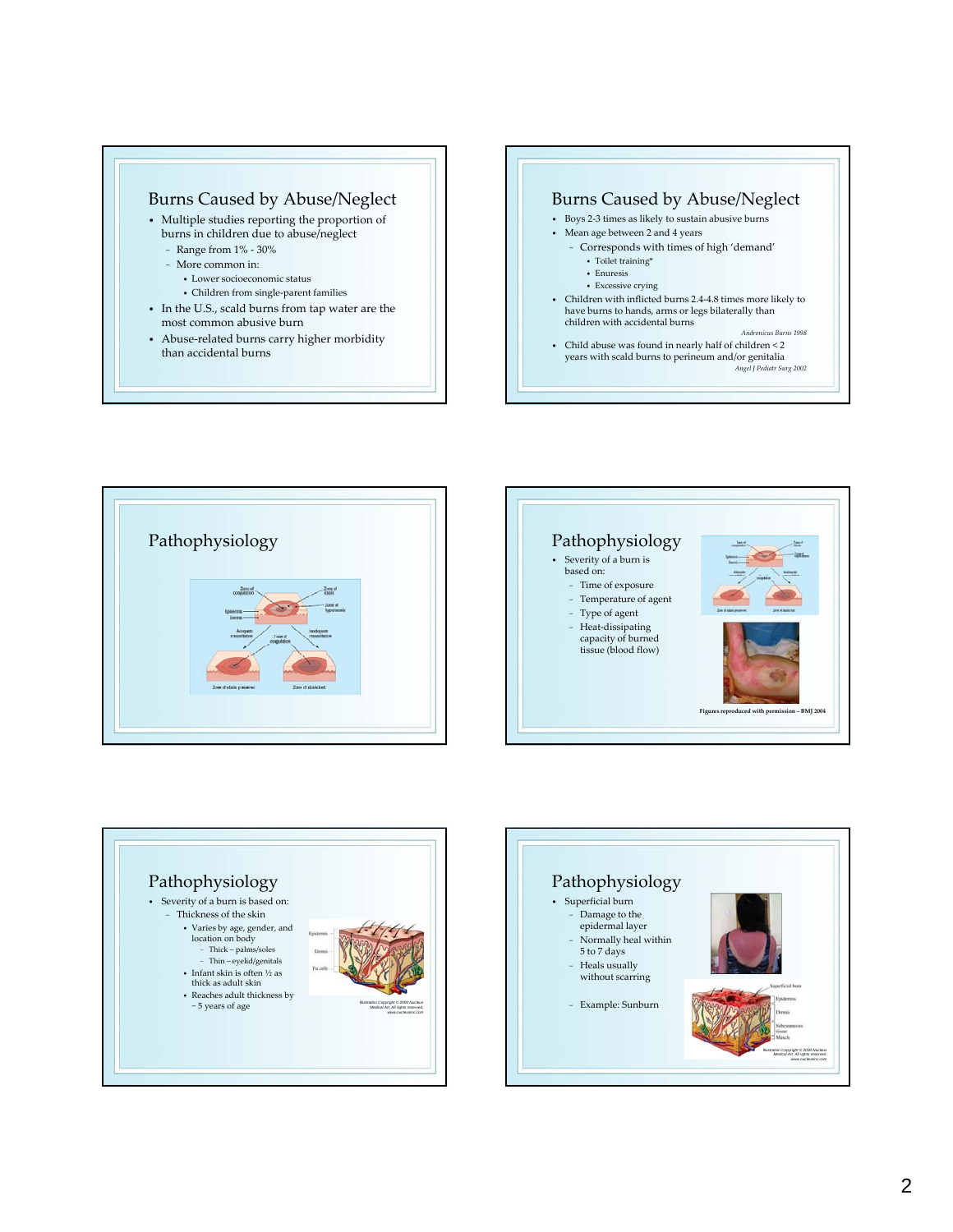# Pathophysiology

- Partial thickness burns − Superficial
- Dermis is 15-40 times as thick as the epidermis
- Pain and blistering
- Scarring dependent upon depth of wound











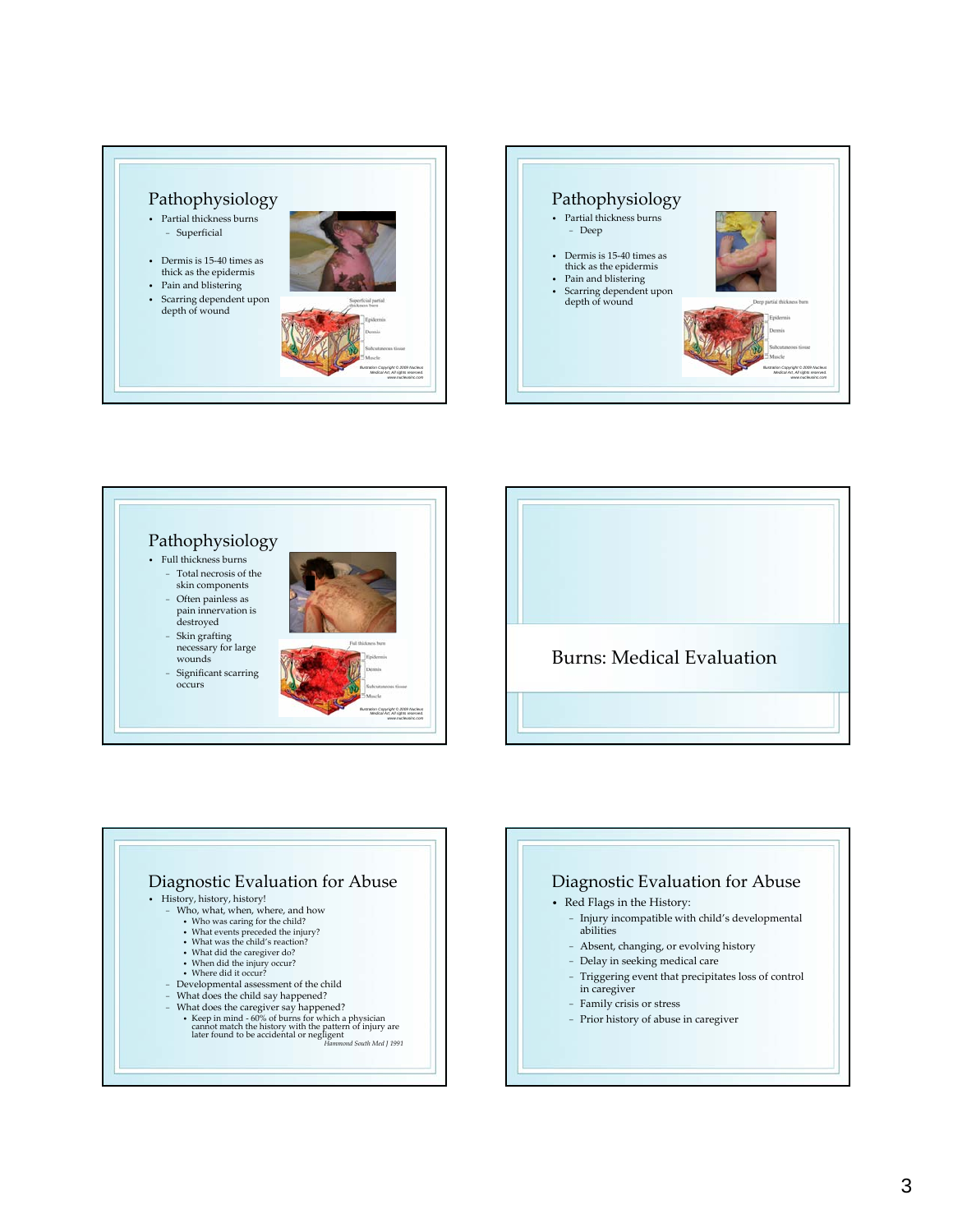









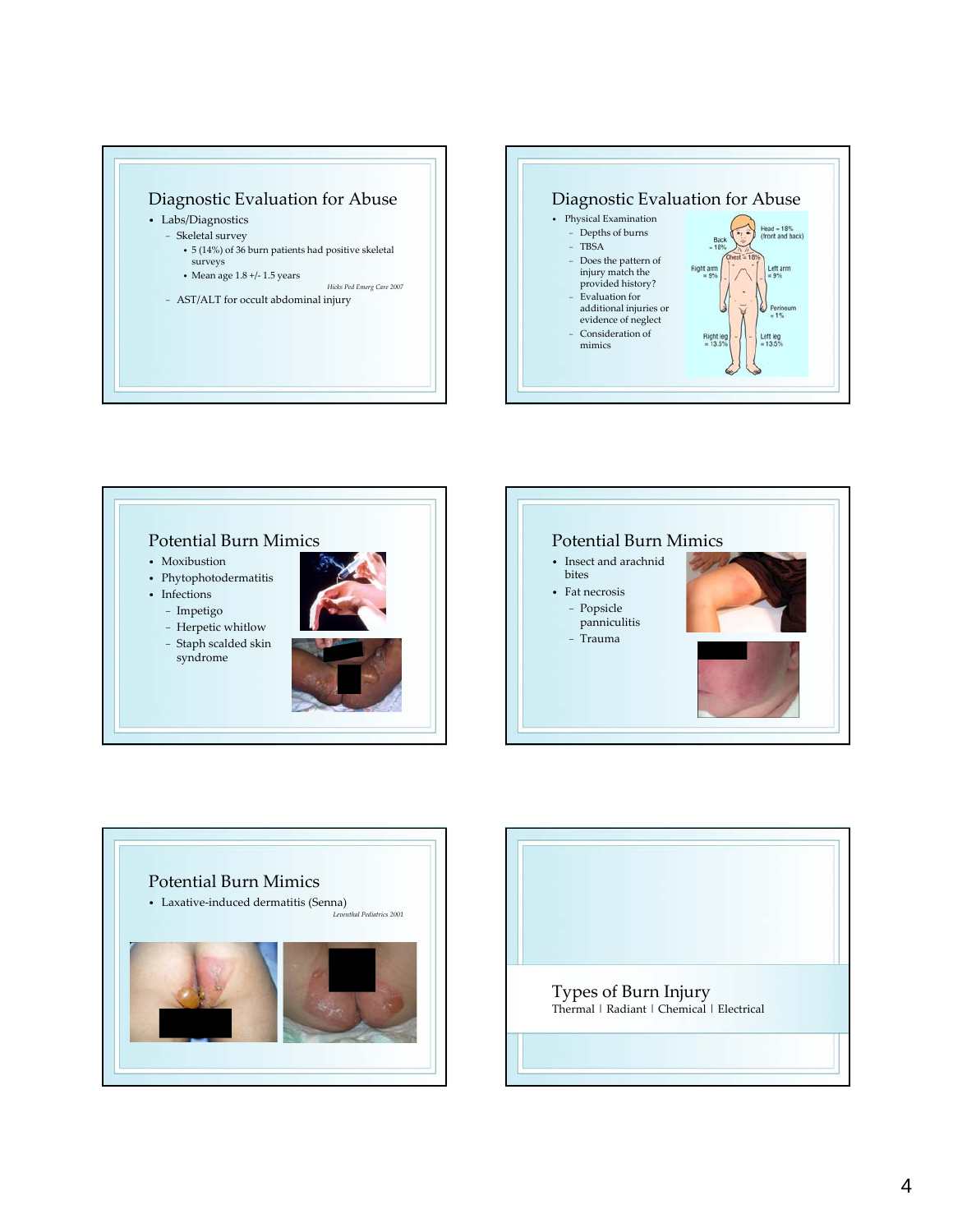## Thermal Burns

- Cause tissue damage from coagulation of tissue proteins
- Cell membrane is the most vulnerable to heat damage, but all components of the cell may be damaged
- Most commonly the result of:
	- − Application of a liquid
	- − Application of a hot object
	- − Application of a flame (rare in young children)

# Thermal

- Liquid burns
	- − Scalding is the most frequent form of burn abuse
	- − More than 80% of abusive scald burns are from tap water
	- − Observed patterns:
		- Immersion pattern
		- − "Stocking" and "glove" distribution
		- − Skin‐sparing patterns of immersion
		- Viscous vs. non‐viscous substances

# Child's Response to Immersion Burn?

- Two prevailing theories:
	- − Reflex is to withdraw from the burn
	- Child would struggle, kick, flail
	- Splash marks would be evident if burn is accidental
	- Child panics and 'freezes'
		- Child holds perfectly still
		- Splash marks would be absent and child would have a symmetrical distribution of burn
- The reality is there likely exists a wide range of behavioral and pain response to burn injuries
- 
- Because of this, patterns may *influence* the concern for inflicted injury but should not be the sole basis for making a diagnosis

# "Stocking" or "Glove" Pattern

- 
- Sharp demarcation between injured and healthy skin
- Implies that the affected area has
- been immersed in a hot liquid



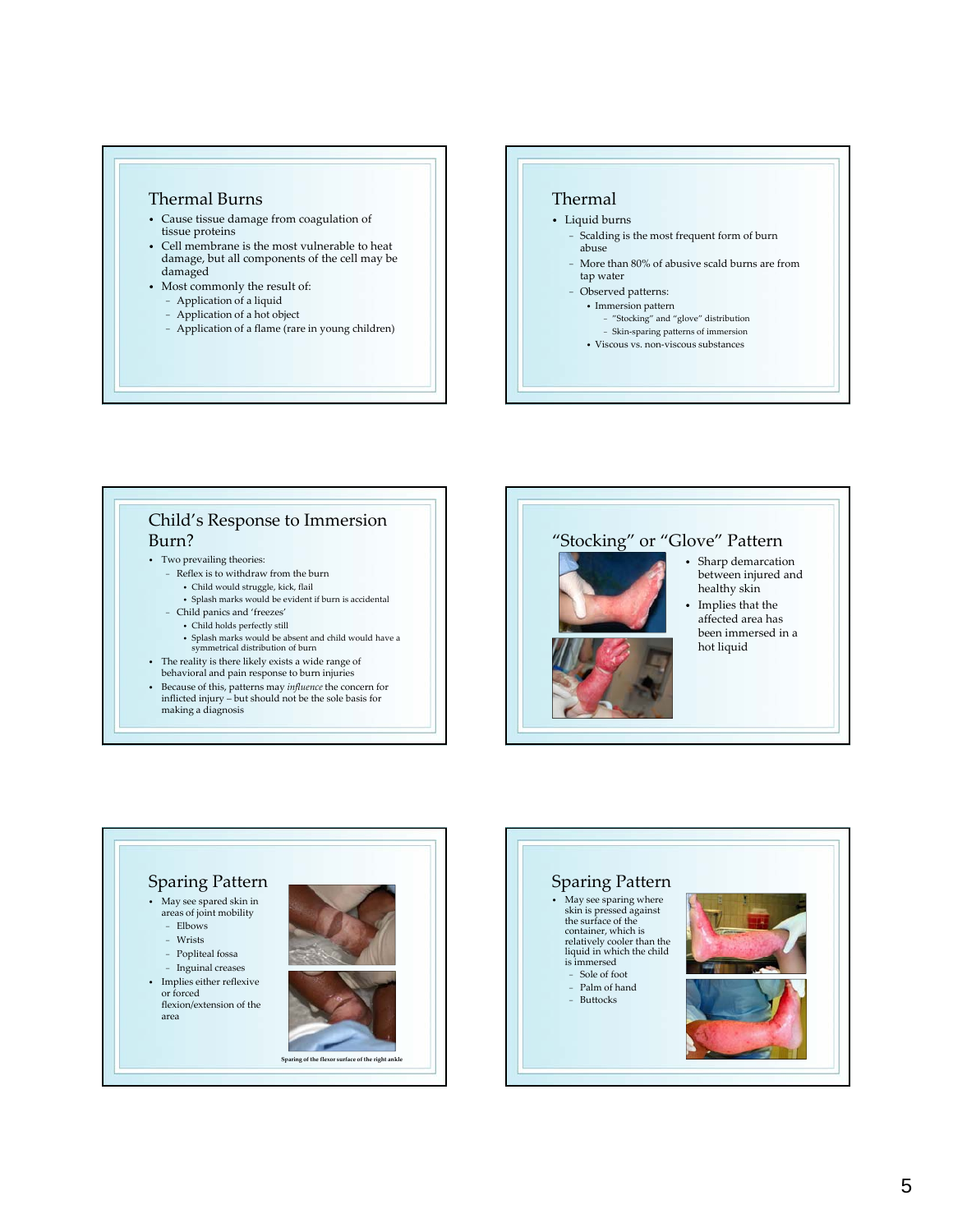### Contact Burns

- Characterized by the configuration of the burning object
- Abusive injuries often more sharply defined than accidental ones
- May be relatively superficial − e.g. cigarette burns
- May be deep
- − e.g. metal iron









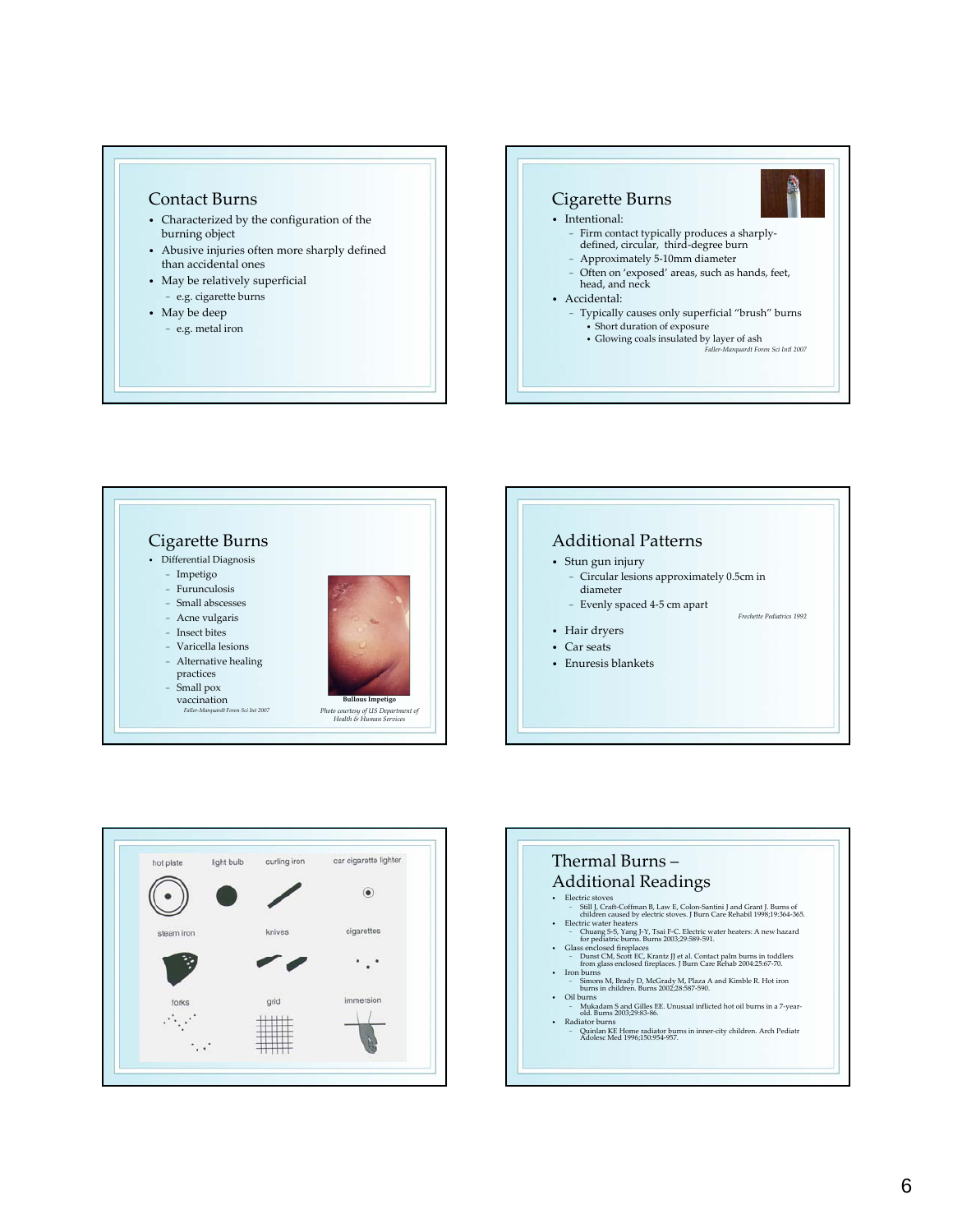

- Sunburn
	- − 70 to 85 percent of children and adolescents have reported at least one sunburn in the previous year

*Gellar Pediatrics 2002 Davis Pediatrics 2002*

- − Burns range from painless erythema to painful erythema with edema/blistering
- − Recent history of sun exposure
- − Characteristic pattern of burn in exposed areas

#### Radiant ‐ Microwave Burns

- Standard microwave oven has a 2‐5 cm depth of penetration
- Tissues with higher water content (e.g. muscle) heat to a greater extent than those with lower water content (e.g. fat)
- Cause sharply demarcated burns and "sparing" of tissue levels *Alexander Pediatrics 1987*

#### Chemical Burns • Cause tissue damage through chemical reactions which alter − Extracellular matrix − Cellular membranes − Intracellular structures and molecules − Production/resorption of heat • Tend to be deep • Alkalis > acids Chemical Burns • Household cleaners/solvents − Hydrofluoric acid • Cement • Alcohol-based skin cleaners • Alternative medicine home remedies • Meth production − Anhydrous ammonia − Hydroiodic acid



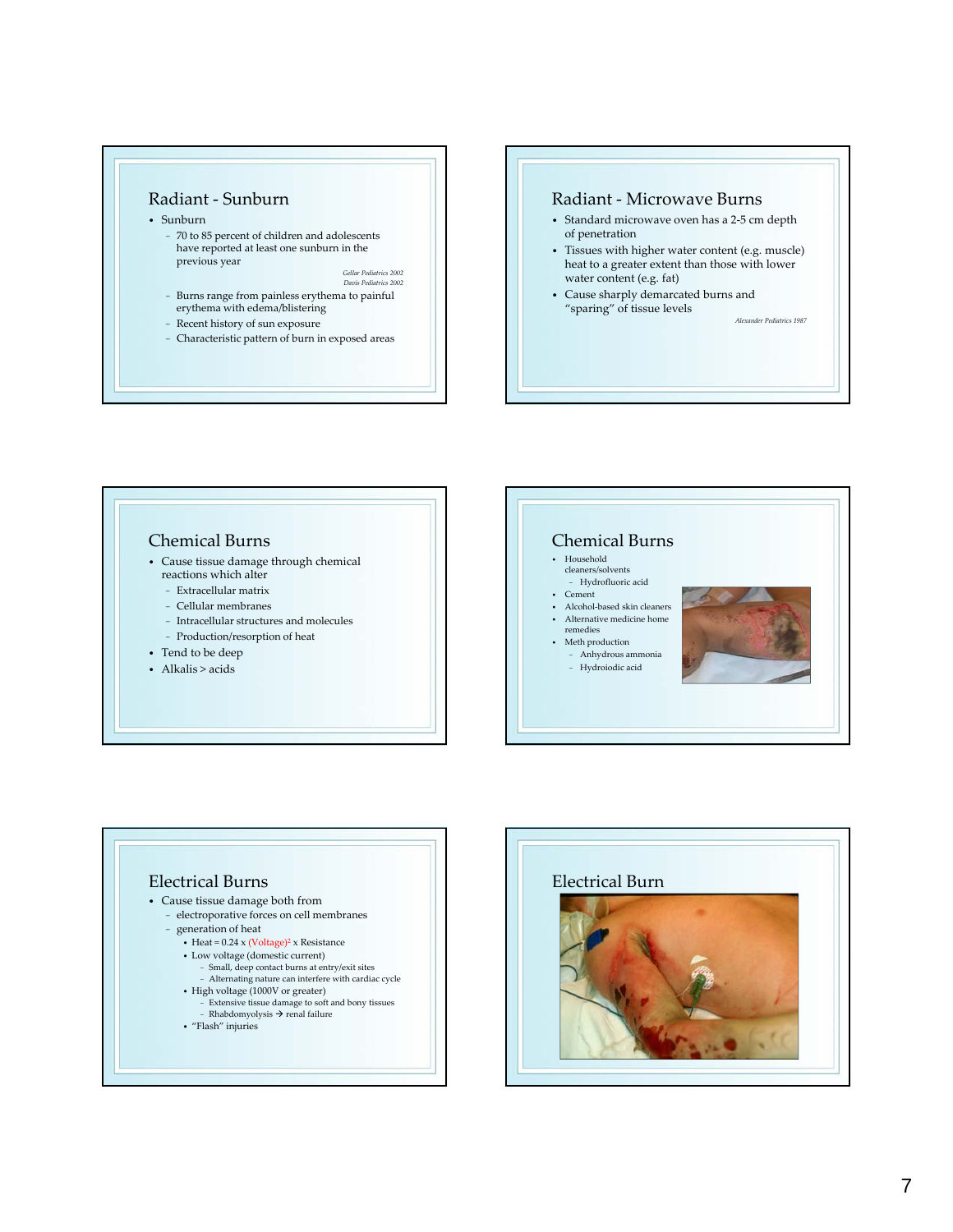







- Pain management
- Cooling affected area to limit injury
- Keeping affected area clean, including topical antibiotic to prevent infection
- Tetanus prophylaxis if warranted
- Follow‐up for signs of infection or healing complications



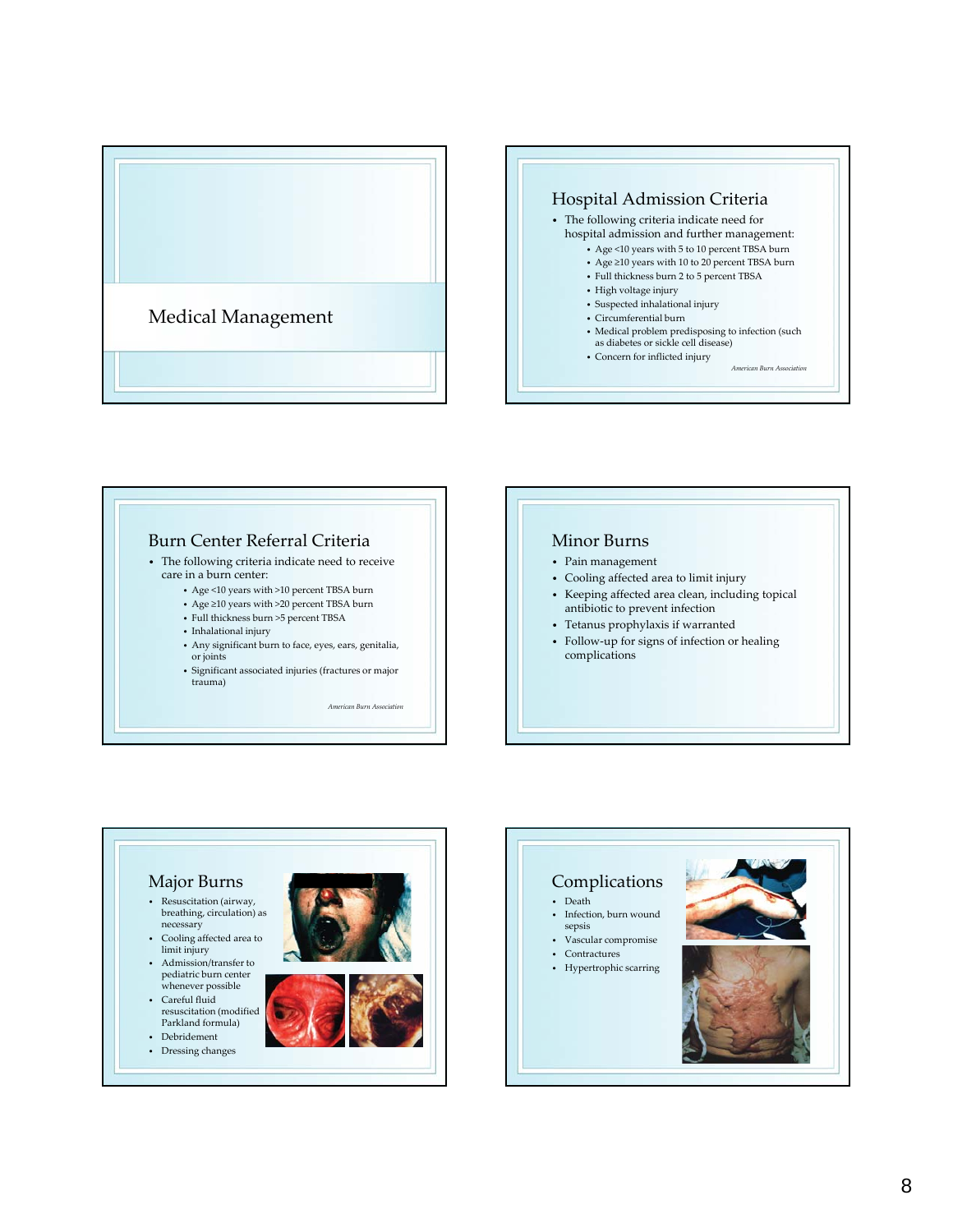

- Limitations of current research:
	- − Abuse cases frequently excluded from studies
	- − Existing literature focuses primarily on adults
	- − Most studies monitor short‐term follow‐up
		- First few months/years are the most intense period of adjustment
		- Most abused children are too young to have formulated substantial self‐concept or sense of significance of injury

### Psychological Outcomes

- Recurring themes in the literature:
	- − Burn patients, long‐term, have higher incidence of anxiety than the general population
	- − Most burn survivors develop a positive self‐concept with high‐self esteem
- Overall sense of self-worth similar to non-burned peers • Implications for providers:
	- − We need a heightened awareness of possibility of future anxiety or affective disorders
	- − We must encourage burn patients to capitalize on their strengths in areas of personal development







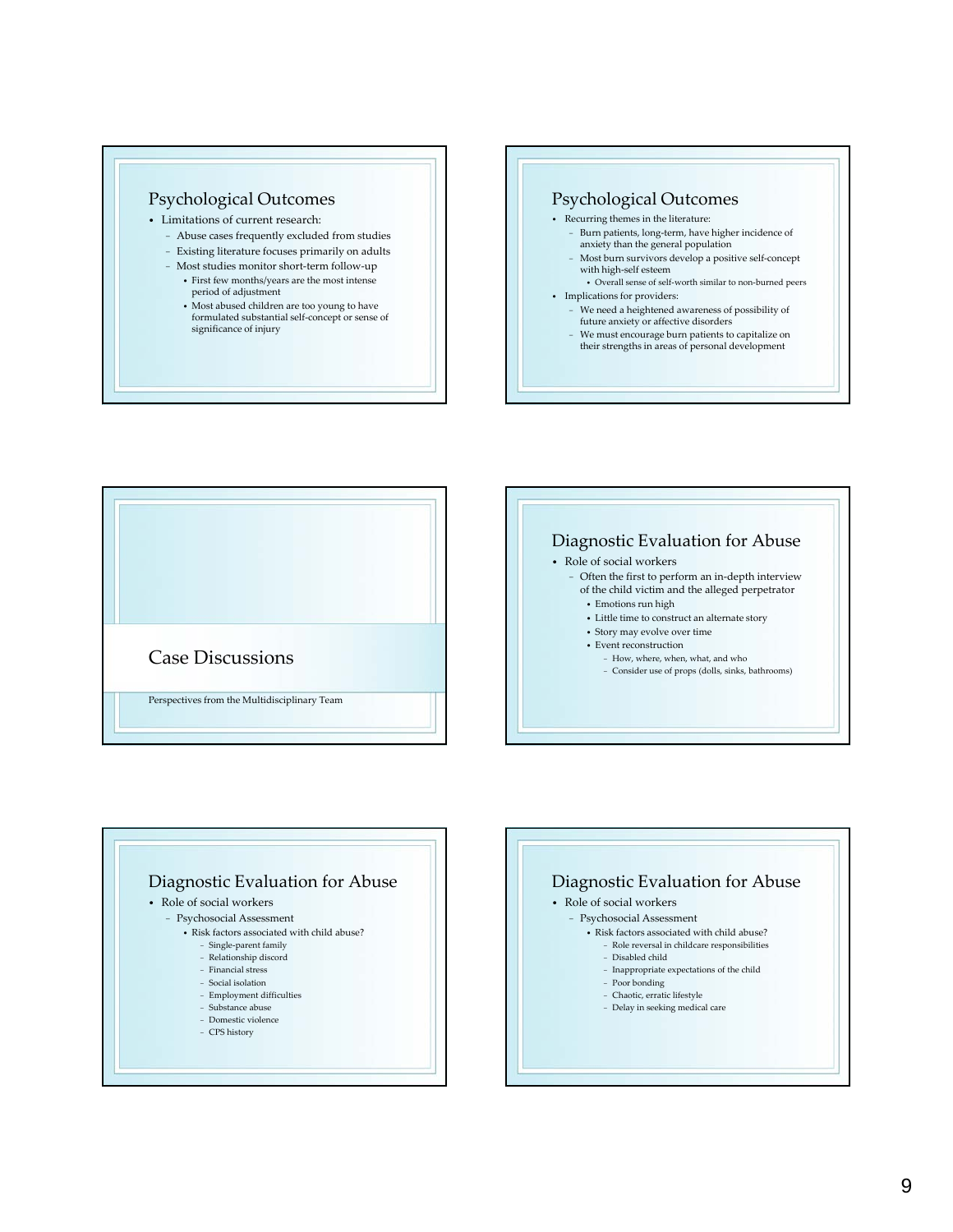





 $\bullet$ 0 **AB** 9

> **Allis**  $\circ$

- What type of knob? − Can child reach? − Can child turn?
	- − Separate hot/cold?
- Water temperature? − Water heater settings
	- − Temperature when water turned on
	- − Temperature x seconds later